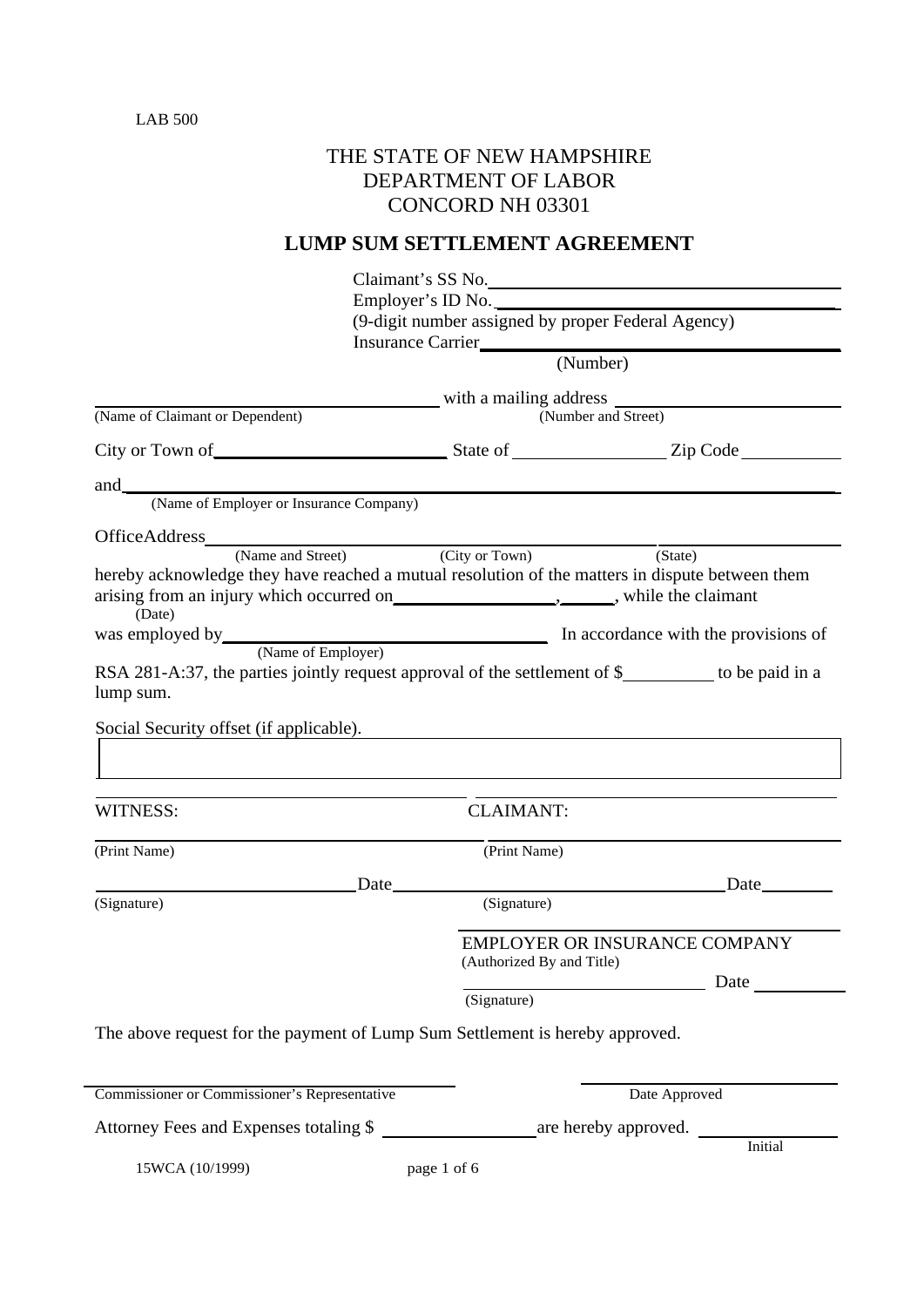# **LUMP SUM SETTLEMENT QUESTIONNAIRE**

RSA 281-A:37 provides that lump sum settlement agreements for at work injuries may be permitted at the discretion of the Labor Commissioner or his designated representative when it is in the best interest of all concerned. Please provide the following information for the Department's consideration in reviewing the proposed lump-sum settlement.

| Employer<br><u>Employer</u><br>Date of Injury                                                                                                                                                                                                   |
|-------------------------------------------------------------------------------------------------------------------------------------------------------------------------------------------------------------------------------------------------|
|                                                                                                                                                                                                                                                 |
|                                                                                                                                                                                                                                                 |
|                                                                                                                                                                                                                                                 |
| Have there been any hearings at the Department? (Y) $\Box$ or (N) $\Box$                                                                                                                                                                        |
| <u> 1989 - Andrea Station Barbara, amerikan personal di sebagai personal di sebagai personal di sebagai personal </u><br>If yes, when?                                                                                                          |
| Is there an appeal pending? (Y) $\Box$ or (N) $\Box$ What is the status of appeal?                                                                                                                                                              |
| 1. What is the claimant's current medical status? Please summarize briefly, then<br>attach all current physician office notes, surgical reports, and any IME reports.<br>("Previously submitted" is not an acceptable answer to this question.) |
|                                                                                                                                                                                                                                                 |

2. What specific date of injury is being settled? If there's more than one date of injury and it does not involve a recurrence, a separate lump sum settlement proposal must be completed and submitted.

3. What specific injury(ies) and/or condition(s) are being settled?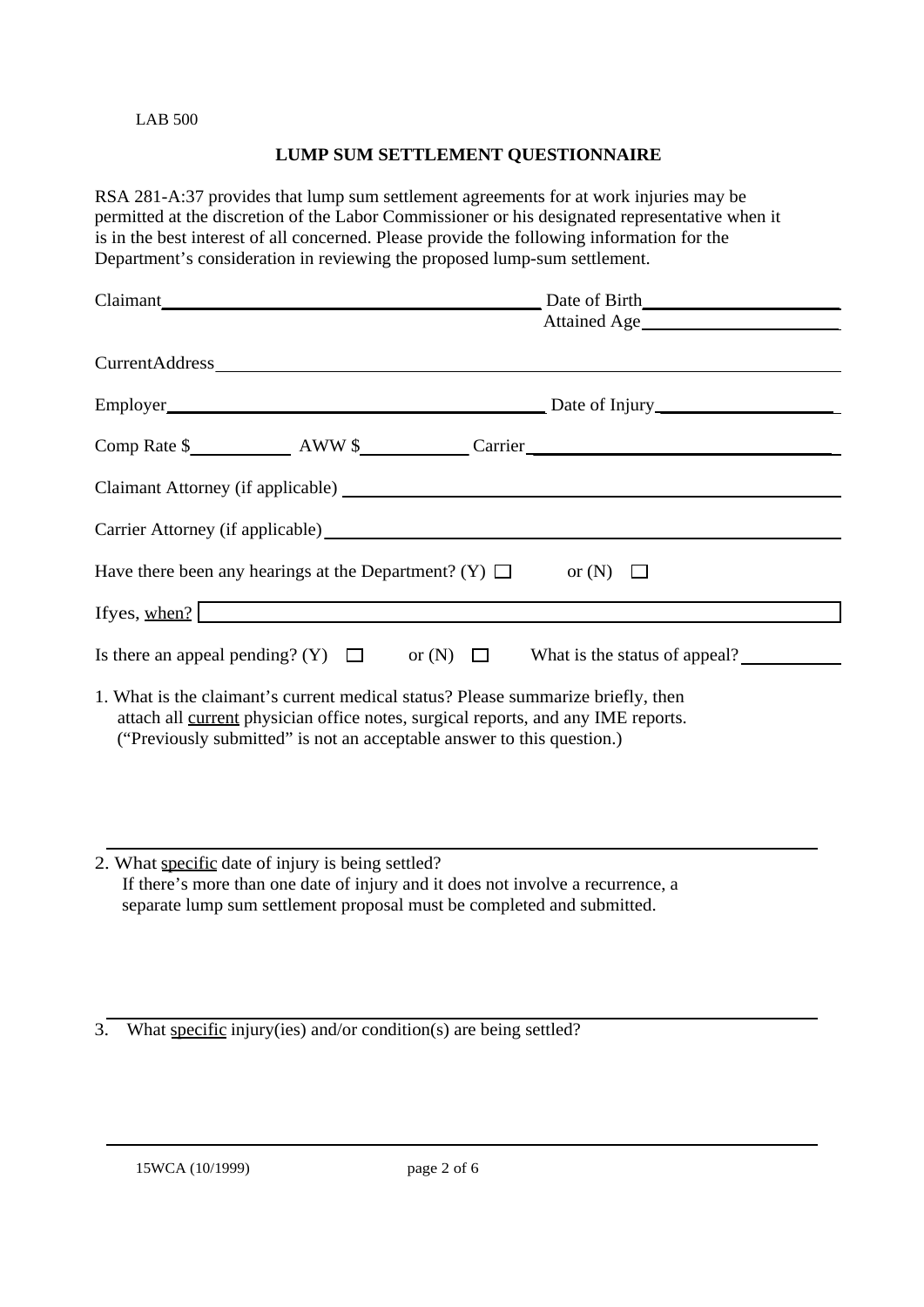| 4. Has the treating physician released the claimant to work? (Y) $\mathsf{L}$<br>(N)                                                                                                                                                                                                                            |
|-----------------------------------------------------------------------------------------------------------------------------------------------------------------------------------------------------------------------------------------------------------------------------------------------------------------|
|                                                                                                                                                                                                                                                                                                                 |
| Full-Duty<br>Is the claimant working? (Y) $\Box$ or (N) $\Box$                                                                                                                                                                                                                                                  |
|                                                                                                                                                                                                                                                                                                                 |
| 5. Briefly outline the claimant's education and work history.                                                                                                                                                                                                                                                   |
|                                                                                                                                                                                                                                                                                                                 |
| 6. Are there barriers to employment? (e.g., language, non-work<br>related condition(s), etc.) (Y) $\boxed{\qquad}$ (N) $\boxed{\qquad}$<br>If yes, please list:<br><u> 1980 - Johann Barn, mars an t-Amerikaansk kommunister (</u>                                                                              |
|                                                                                                                                                                                                                                                                                                                 |
| 7. Has a Permanent Impairment Award been previously approved by the Department?<br>$(Y)$ $\Box$ $(N)$ $\Box$<br>If not, has there been a determination of permanent impairment that is included in this<br>settlement? $(Y)$ (N) $\Box$<br>If yes, please $\frac{attach}{dt}$ the supporting medical report(s). |
|                                                                                                                                                                                                                                                                                                                 |
| $(N)$ $\Box$<br>8. Are there are outstanding medial bills? (Y)<br>a) List all bills that are to be paid as a condition of settlement.<br>b) List all bills that remain in dispute and may become an issue for formal<br>hearing at a later date.                                                                |
|                                                                                                                                                                                                                                                                                                                 |
| 9. What, if any, vocational rehabilitation services have been provided to the<br>claimant?                                                                                                                                                                                                                      |
|                                                                                                                                                                                                                                                                                                                 |
| 10. What are the claimant's vocational/employment prospects or plans?                                                                                                                                                                                                                                           |
|                                                                                                                                                                                                                                                                                                                 |
| 11. Has application been made or is the claimant receiving Social Security Disability<br>benefits? $(Y)$<br>(N)<br>If yes: a) When were they first applied for?                                                                                                                                                 |
| b) When was the first payment received?                                                                                                                                                                                                                                                                         |

15WCA (10/1999) page 3 of 6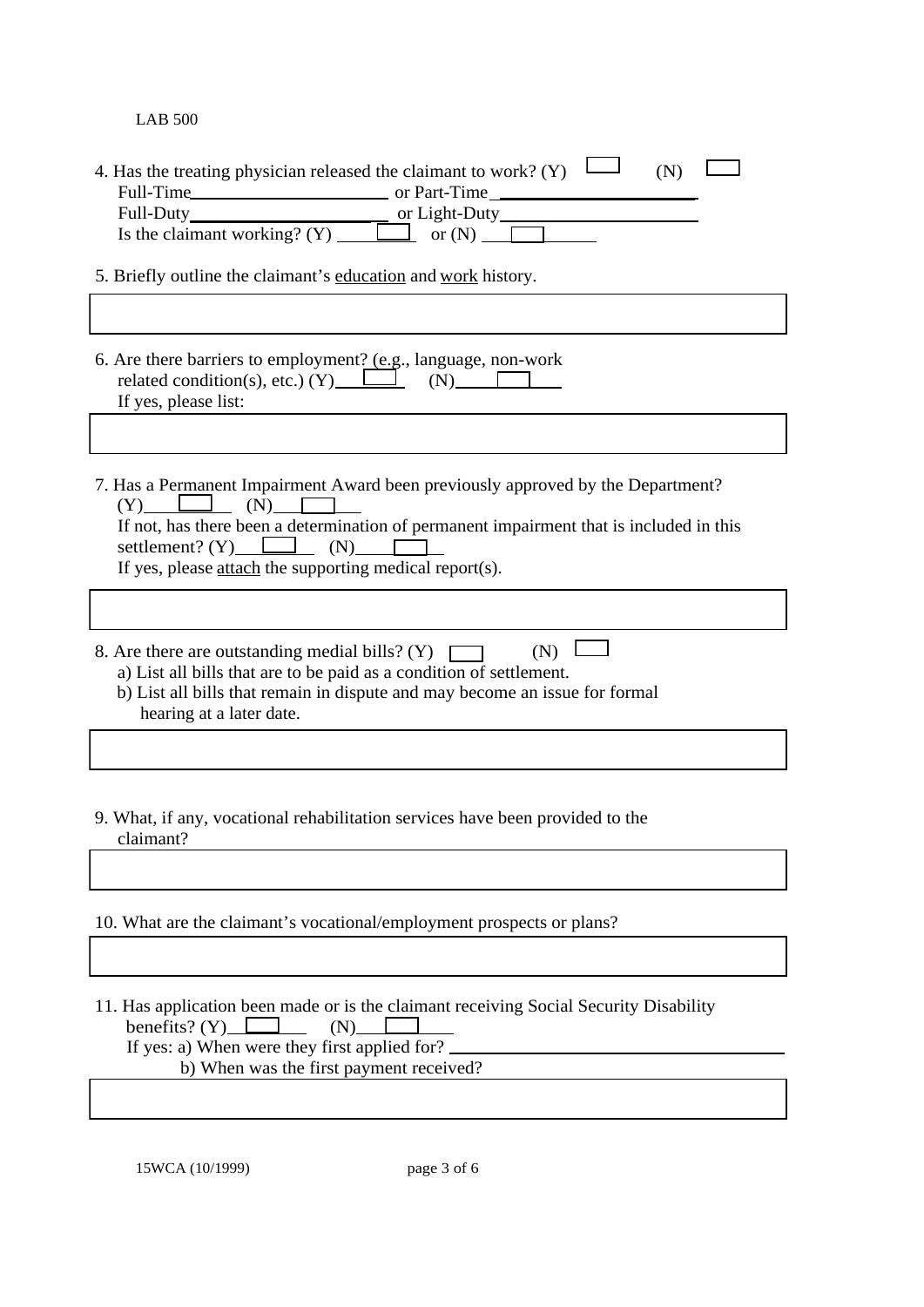|         | 12. Is a third-party action pending or anticipated? (Y) $\Box$                                                                                                                                                                         | (N)                                                                                                                                                                          |  |  |  |
|---------|----------------------------------------------------------------------------------------------------------------------------------------------------------------------------------------------------------------------------------------|------------------------------------------------------------------------------------------------------------------------------------------------------------------------------|--|--|--|
| If yes: | a) is the claimant aware of the carrier's lien on future net third<br>party proceeds? (Y) $\Box$ (N) $\Box$<br>b) is the claimant aware of the "Holiday" provisions in the event<br>of future medical treatment? (Y) $\Box$ (N) $\Box$ |                                                                                                                                                                              |  |  |  |
|         | of Labor? (Y) $\Box$ (N) $\Box$<br>confirmation of lien.                                                                                                                                                                               | 13. Has a third-party settlement been approved by either the Superior Court or Department<br>If yes, attach a copy of the approval order and workers' compensation carrier's |  |  |  |
|         | all documentation to substantiate such.                                                                                                                                                                                                | 14. Please check any additional issues that are applicable to this settlement and attach                                                                                     |  |  |  |
|         | a) NH Child Support Lien<br>b) Social Security Offset $\Box$<br>c) Third Party Settlement<br>d) Annuity Settlement and/or<br>Payout Provisions <u>L</u><br>e) Vocational Rehabilitation<br>Escrow Amount \$                            | f) Trust or Guardianship<br>g) Second Injury fund/Concurrent<br>Wages Application<br>h) Attorney Lien(s) \$<br>s<br>i) IRS Lien<br>j) Mediation Expense \$__________         |  |  |  |
|         |                                                                                                                                                                                                                                        | 15. In regards to this date of injury, will the claimant's representative or counsel continue to assist the                                                                  |  |  |  |

- 15. In regards to this date of injury, will the claimant's representative or counsel continue to assist the claimant on follow-up medical bill hearings at the Department?
- 16. Is the claimant under any pressure by anyone to lump-sum settle his/her claim at this time?  $(Y)$   $\Box$   $(N)$   $\Box$

If yes, please explain.

17. Please provide the rationale and calculations that form the basis for this settlement proposal. If a vocational rehabilitation plan is included in these calculations, a copy of the approved rehabilitation plan must be attached:

RATIONALE: (The reason why this case should be settled at this time).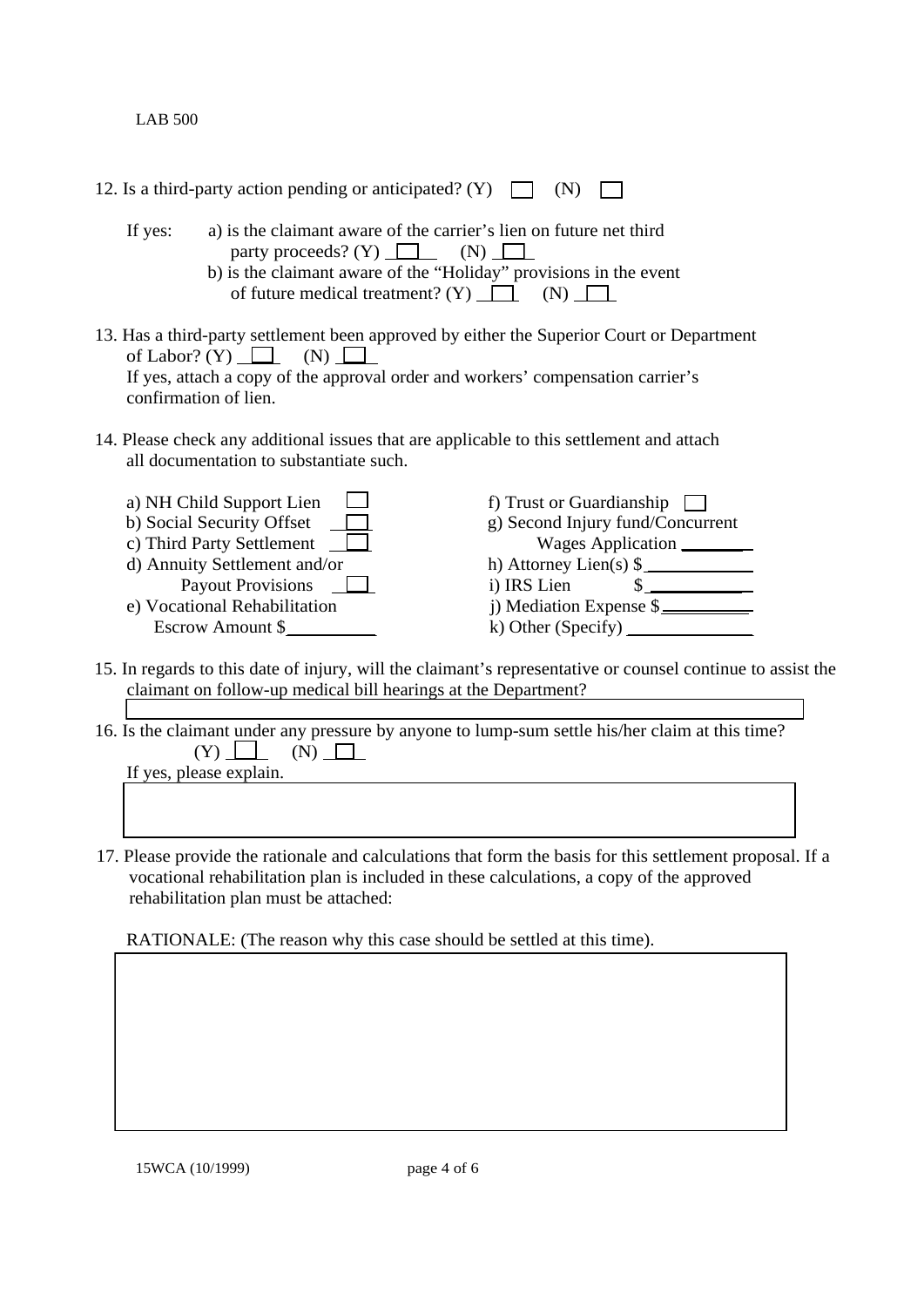CALCULATIONS: (List the actual figures for each item considered in the settlement. Add them and show the TOTAL SETTLEMENT). Note: If the carrier has waived all or part of its lien in a third party settlement, the amount waived must be included as part of the total settlement figure. For example, a payment of  $$10,000.00$  to the claimant plus the waiver of a lien  $$14,500 = $24,500$  total settlement.

**Claimant's Affidavit:** I have read and understood all questions posed by this proposal and have no further questions as of the date of the lump sum settlement.

Claimant's Signature Claimant's Attorney's Signature (if applicable)

Date Date Date

Carrier/Employer Representative Signature

Date